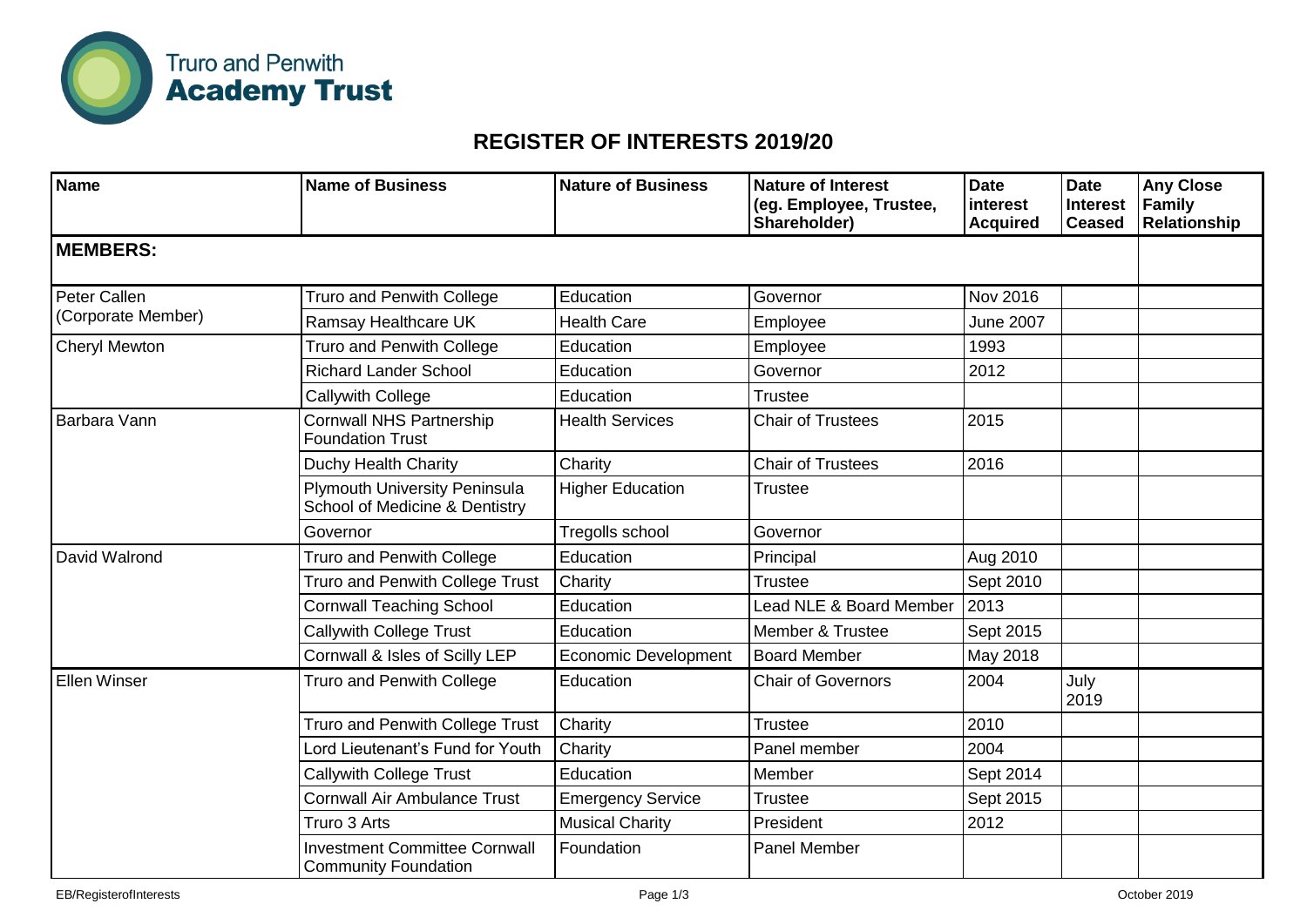| <b>Name</b>                                | Term of<br>Office due<br>to end | <b>Name of Business</b>                                 | <b>Nature of Business</b>     | <b>Nature of Interest</b><br>(eg. Employee,<br>Trustee, Shareholder) | <b>Date</b><br>interest<br><b>Acquired</b> | <b>Date</b><br><b>Interest</b><br><b>Ceased</b> | <b>Any Close</b><br><b>Family</b><br>Relationship |
|--------------------------------------------|---------------------------------|---------------------------------------------------------|-------------------------------|----------------------------------------------------------------------|--------------------------------------------|-------------------------------------------------|---------------------------------------------------|
| <b>TRUSTEES:</b>                           |                                 |                                                         |                               |                                                                      |                                            |                                                 |                                                   |
| Jenny Blunden<br>(TPAT Chief<br>Executive) | N/A                             | Truro and Penwith Academy<br>Trust                      | Education                     | Employee (Chief<br>Executive)                                        | Sept 2015                                  |                                                 |                                                   |
|                                            |                                 | Aluco Ecology Ltd                                       | <b>Ecological Consultancy</b> | <b>Husband is Director</b>                                           | 2005                                       |                                                 |                                                   |
|                                            |                                 | <b>Leading Schools South West</b>                       | Leadership<br>Development     | Director                                                             | Sept 2017                                  |                                                 |                                                   |
| Anita Firth                                | Dec 2019                        | Nil                                                     |                               |                                                                      |                                            |                                                 |                                                   |
| <b>Terry Lister</b>                        | Dec 2021                        | <b>Chacewater CP School</b>                             | <b>Primary Education</b>      | <b>Chair of Governors</b>                                            | 2006                                       |                                                 |                                                   |
|                                            |                                 | Churchwarden St Paul's Church,<br>Chacewater            | Religious                     | <b>Treasurer</b>                                                     |                                            |                                                 |                                                   |
| Alan Livingston                            | March 2022                      | Member of Royal Mail Stamp<br><b>Advisory Committee</b> | <b>Advisory Panel Member</b>  | Panel Member                                                         |                                            |                                                 |                                                   |
| <b>Andy Stittle</b>                        | May 2022                        | Truro & Penwith College                                 | Education                     | Employee                                                             | Aug 2013                                   |                                                 |                                                   |
|                                            |                                 | Penrice Academy                                         | Education                     | Governor                                                             | 2010                                       |                                                 |                                                   |
|                                            |                                 | South West Institute of<br>Technology                   | Technology                    | Director                                                             |                                            |                                                 |                                                   |
|                                            |                                 | Ofsted                                                  | Education                     | Ofsted Inspector<br>(Self-employed<br>Contractor)                    | 2002                                       |                                                 |                                                   |
| David Williams                             | Dec 2019                        | Discovery Schools Academy<br><b>Trust</b>               | Education                     | <b>Trustee</b>                                                       |                                            |                                                 |                                                   |
| Julie Keyes                                | Feb 2023                        | <b>High Performance Learning</b>                        | Education                     | <b>Associate Director</b>                                            | 2019                                       |                                                 |                                                   |
| Jeremy Dunn                                | Feb 2023                        | Ward Williams Associates LLP                            | Engineering                   | Associate Partner                                                    | 2012                                       |                                                 |                                                   |
|                                            |                                 | Amalgamated Properties Ltd                              | <b>Property Development</b>   | Director of Family Related<br><b>Business</b>                        |                                            |                                                 |                                                   |